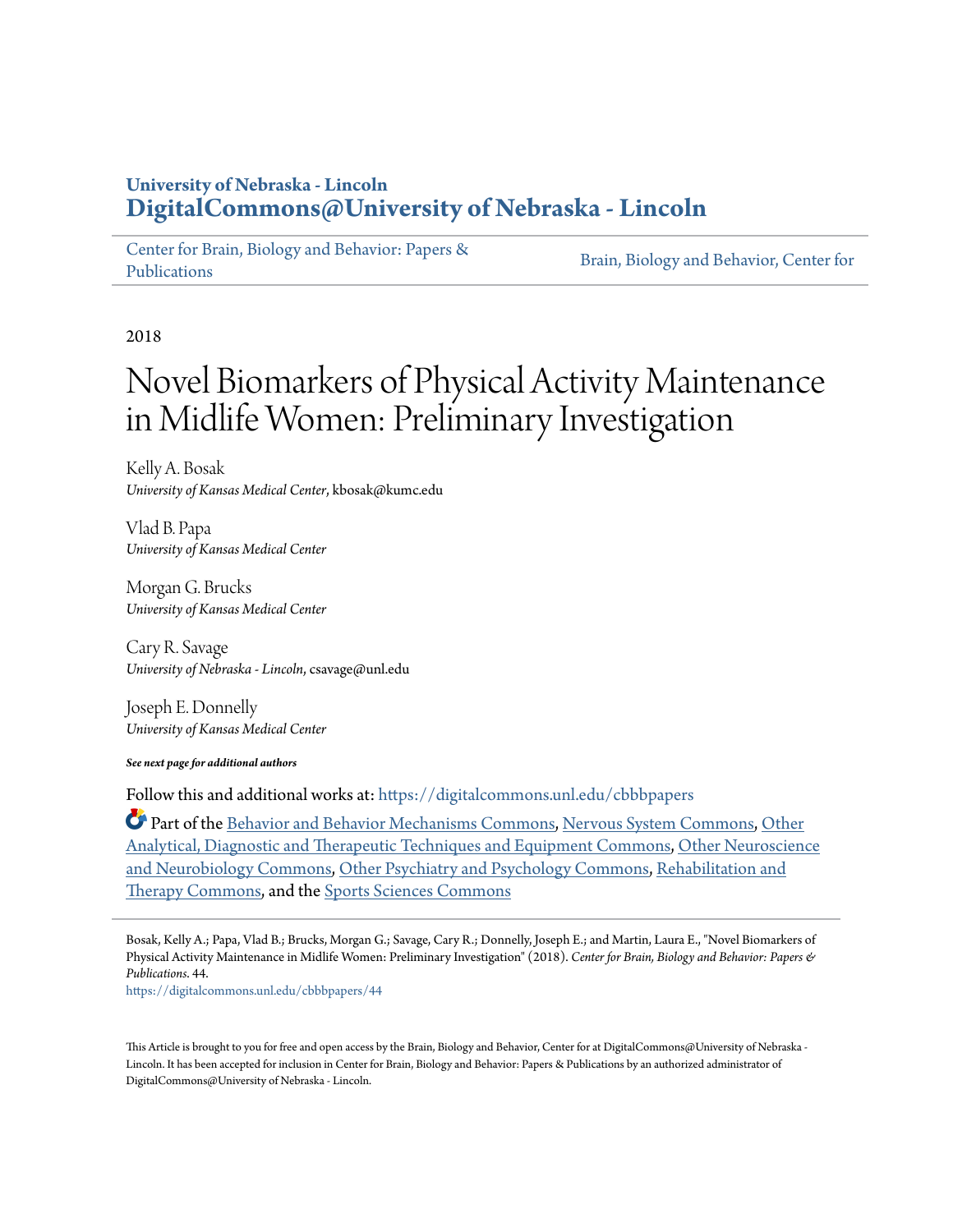#### **Authors**

Kelly A. Bosak, Vlad B. Papa, Morgan G. Brucks, Cary R. Savage, Joseph E. Donnelly, and Laura E. Martin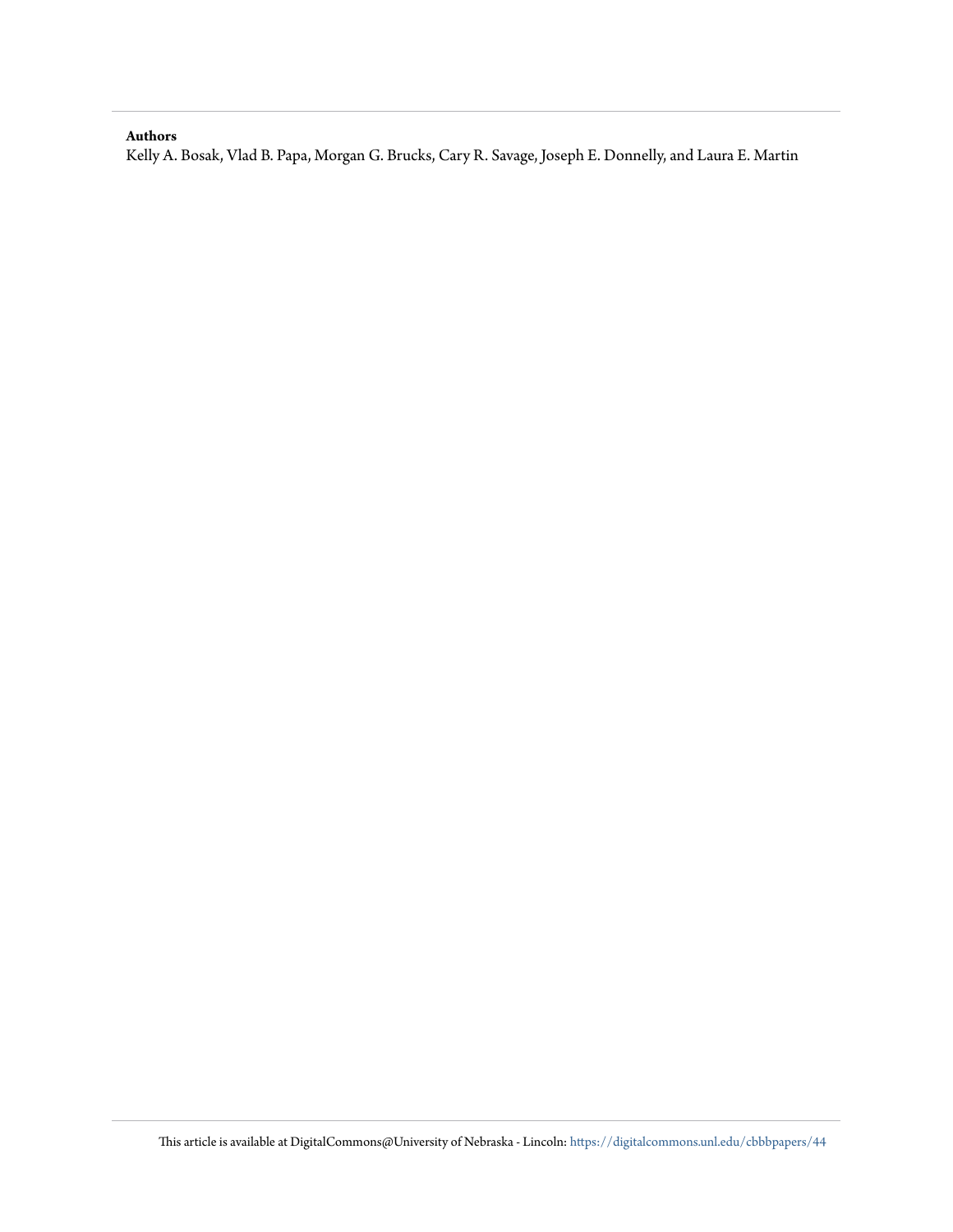## **ORIGINAL RESEARCH ARTICLE CONSUMING ACCESS**



## Novel Biomarkers of Physical Activity Maintenance in Midlife Women: Preliminary Investigation

Kelly A. Bosak,<sup>1,\*</sup> Vlad B. Papa,<sup>2</sup> Morgan G. Brucks,<sup>2</sup> Cary R. Savage,<sup>3</sup> Joseph E. Donnelly,<sup>4</sup> and Laura E. Martin<sup>5</sup>

#### Abstract

The precision health initiative is leading the discovery of novel biomarkers as important indicators of biological processes or responses to behavior, such as physical activity. Neural biomarkers identified by magnetic resonance imaging (MRI) hold promise to inform future research, and ultimately, for transfer to the clinical setting to optimize health outcomes. This study investigated resting-state and functional brain biomarkers between midlife women who were maintaining physical activity in accordance with the current national guidelines and previously acquired age-matched sedentary controls. Approval was obtained from the Human Subjects Committee. Participants included nondiabetic, healthy weight to overweight (body mass index 19–29.9 kg/m<sup>2</sup>) women  $(n=12)$  aged 40–64 years. Control group data were used from participants enrolled in our previous functional MRI study and baseline resting-state MRI data from a subset of sedentary (<500 kcal of physical activity per week) midlife women who were enrolled in a 9-month exercise intervention conducted in our imaging center. Differential activation of the inferior frontal gyrus (IFG) and greater connectivity with the dorsolateral prefrontal cortex (dlPFC) was identified between physically active women and sedentary controls. After correcting for multiple comparisons, these differences in biomarkers of physical activity maintenance did not reach statistical significance. Preliminary evidence in this small sample suggests that neural biomarkers of physical activity maintenance involve activations in the brain region associated with areas involved in implementing goaldirected behavior. Specifically, activation of the IFG and connectivity with the dlPFC is identified as a neural biomarker to explain and predict long-term physical activity maintenance for healthy aging. Future studies should evaluate these biomarker links with relevant clinical correlations.

Keywords: biomarkers; brain–behavior connection; midlife women; neuroscience; physical activity maintenance

#### Introduction

The Precision Health Initiative emphasizing individualized healthcare is leading the discovery of novel biomarkers. Objectively measured biologic, physiologic, and ''omic'' (e.g., genomic, metabolomic, proteomic) biomarkers are the underpinnings of health conditions and their treatments.<sup>1</sup> Noninvasive neural biomarkers identified by magnetic resonance imaging (MRI) are

gaining recognition as important indicators of biological processes or responses to behavior, $2$  such as physical activity. These biomarkers provide information for identifying individuals at risk for disease and allow resources to be focused on those who will benefit most from intensive intervention or treatment. As proposed in this preliminary investigation, neural biomarkers of physical activity maintenance and inactivity in midlife

<sup>&</sup>lt;sup>1</sup>School of Nursing, University of Kansas Medical Center, Kansas City, Kansas.

<sup>&</sup>lt;sup>2</sup>Hoglund Brain Imaging Center G001, University of Kansas Medical Center, Kansas City, Kansas.

<sup>&</sup>lt;sup>3</sup> Center for Brain, Biology and Behavior, University of Nebraska, Lincoln, Nebraska.

<sup>4</sup> Cardiovascular Research Institute, University of Kansas Medical Center, Kansas City, Kansas.

<sup>5</sup> Structure and Function Unit, Hoglund Brain Imaging Center, University of Kansas Medical Center, Kansas City, Kansas.

<sup>\*</sup>Address correspondence to: Kelly A. Bosak, PhD, ANP-BC, School of Nursing, University of Kansas Medical Center, 3901 Rainbow Boulevard, Mailstop 4043, Kansas City, KS 66160, E-mail: kbosak@kumc.edu

<sup>©</sup> Kelly A. Bosak et al. 2018; Published by Mary Ann Liebert, Inc. This Open Access article is distributed under the terms of the Creative Commons License (http://creativecommons.org/licenses/by/4.0), which permits unrestricted use, distribution, and reproduction in any medium, provided the original work is properly cited.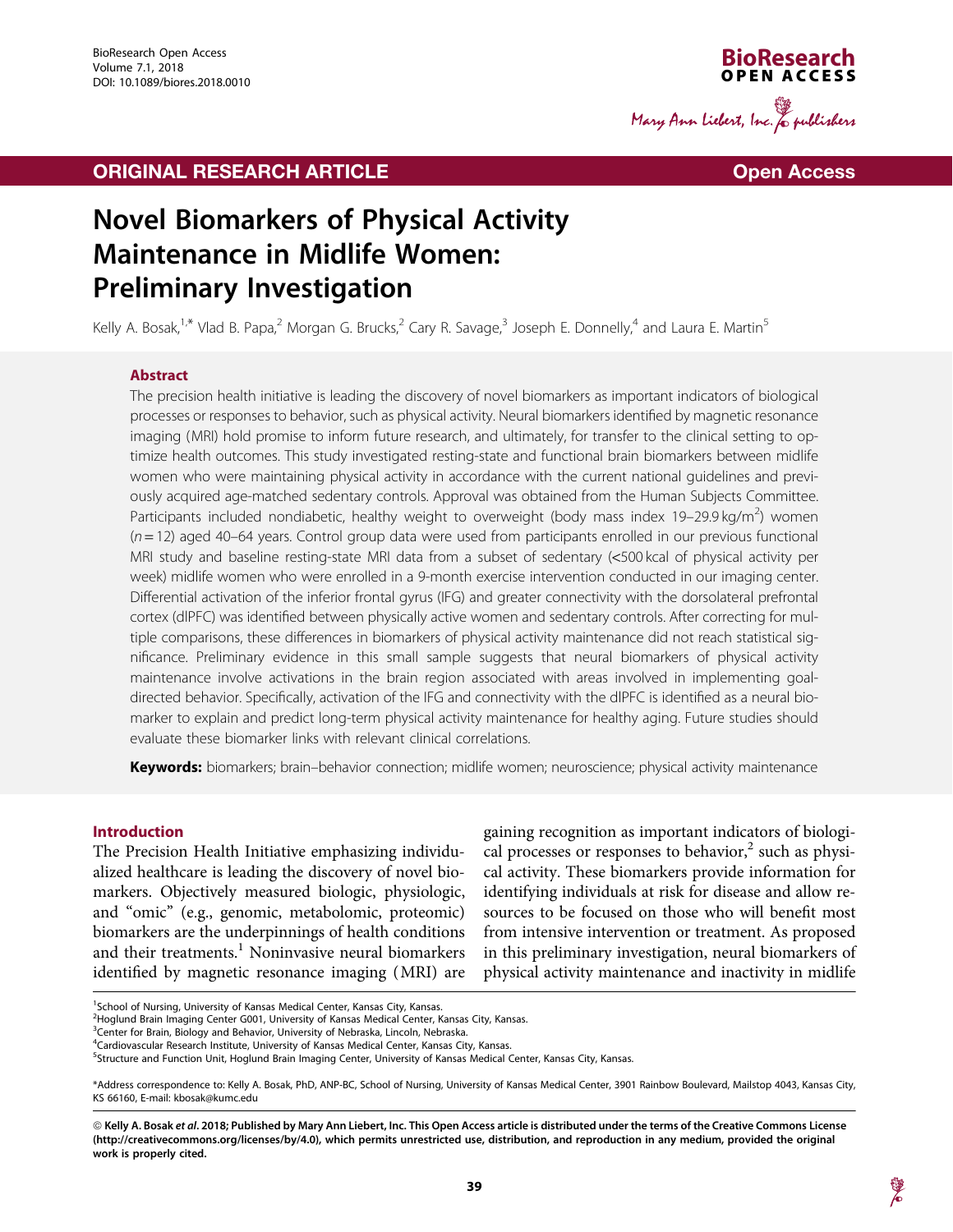women hold promise to inform future research, and ultimately, for transfer to the clinical setting to optimize healthy aging.

#### Neural biomarkers of physical activity maintenance

Some women remain engaged in regular physical activity throughout midlife and beyond. Maintenance of physical activity is affected by biological predisposition and pervasive cues in the environment.<sup>3</sup> Physical activity has been extensively studied and is accepted as a major determinant of health.<sup>4</sup> Physical activity confers statistically significant and clinically meaningful reductions in the burden of cardiovascular disease, which remains the leading cause of death for both men and women nationwide, and reduces the risk of diabetes, hypertension, and some forms of cancer.<sup>5–7</sup> Physical activity also enhances mental health, $4,8-10$  and improves muscle, bone, and joint function necessary for aging adults to remain independent in their home and community in later years. Furthermore, the impact of inactivity and patterns of sedentary time accumulation on health is recognized as distinct from physical activity, increasing risk for chronic disease and negatively impacting quality of life.

Despite the importance of regular physical activity, it is difficult for many individuals to maintain or increase physical activity in midlife and beyond. Women who enter midlife with a higher level of physical activity and maintain it or those who increase their physical activity after menopause have a reduced tendency to experience adverse outcomes than their less-active peers.<sup>11</sup> Incidentally, research shows that for many women, a reduction in spontaneous physical activity parallels the decline in estrogen.<sup>12,13</sup> This can lead to a sedentary lifestyle that women may not be mindfully aware is occurring. The effects of estrogen depletion on brain function may be one of the mechanisms contributing to sedentary behavior.

Neuroimaging allowed us to characterize the biomarkers of resting-state connectivity and functional activation (i.e., percent signal change from baseline) in the brain during a cognitive task associated with maintenance of physical activity in midlife women. The novel biomarkers identified in this investigation with midlife women may explain and predict cognitive control and self-regulation associated with physical activity maintenance.

#### Resting-state MRI

Resting-state cognitive function has generated considerable attention due to its clinical relevance.<sup>14</sup> The resting state refers to functional connectivity of the brain at rest, also referred to as the baseline or ''default mode'' of brain function that is suspended during goal-directed activities.<sup>15</sup> In a previous study comparing weight reduction interventions (dieting or gastric banding) differences were found in biomarkers of connectivity in the resting-state MRI (rsMRI) between satiety and weight reduction interventions in the temporal gyrus and insula.<sup>16</sup> Resting-state connectivity in these regions is associated with emotion processing and salience. Following a meal, these regions were activated differentially between intervention groups. Activation of these regions of interest in the current study is identified as a biomarker of cognitive control and self-regulation promoting physical activity maintenance.

#### Goal-directed functional activation

Conventional research suggests that the use of cognitive control or self-regulation strategies enhance an individual's belief in their personal capabilities for physical activity, which in turn, results in improved physical activity maintenance.<sup>17</sup> A study using neuroimaging with older adults (mean age 66.4 years) randomly assigned to either a walking group or a flexibility, toning, and balance group identified biomarkers of improved adherence to physical activity. Activation of the prefrontal cortex (PFC) was associated with higher baseline executive control, and thus, the ability to persist with physical activity.<sup>18</sup>

de Wit et al. also identified neural biomarkers, including activation of the ventromedial prefrontal cortex (vmPFC), during the learning phase of a goaldirected cognitive task.<sup>19</sup> In our previous study of neural biomarkers, activation during the goal-directed learning phase showed a positive correlation with body mass index (BMI) in the dorsal medial prefrontal cortex (dmPFC) and a negative correlation with BMI in the insula/inferior frontal gyrus (IFG).<sup>20</sup> During the implementation of goal-directed behavior, brain biomarkers in the dorsolateral prefrontal cortex (dlPFC) negatively correlated with BMI.<sup>20</sup> These findings indicate that biomarkers in the regions associated with cognitive control differed between overweight and healthy weight women during goal-directed learning. Biomarkers of emotion processing, planning, and self-regulation were identified in healthy weight in the anterior insula/IFG regions to a greater degree than overweight women during learning and implementation of goal-directed behavior. Further, a biomarker was identified in the cognitive control region with overweight women while learning; however, this biomarker was not detected during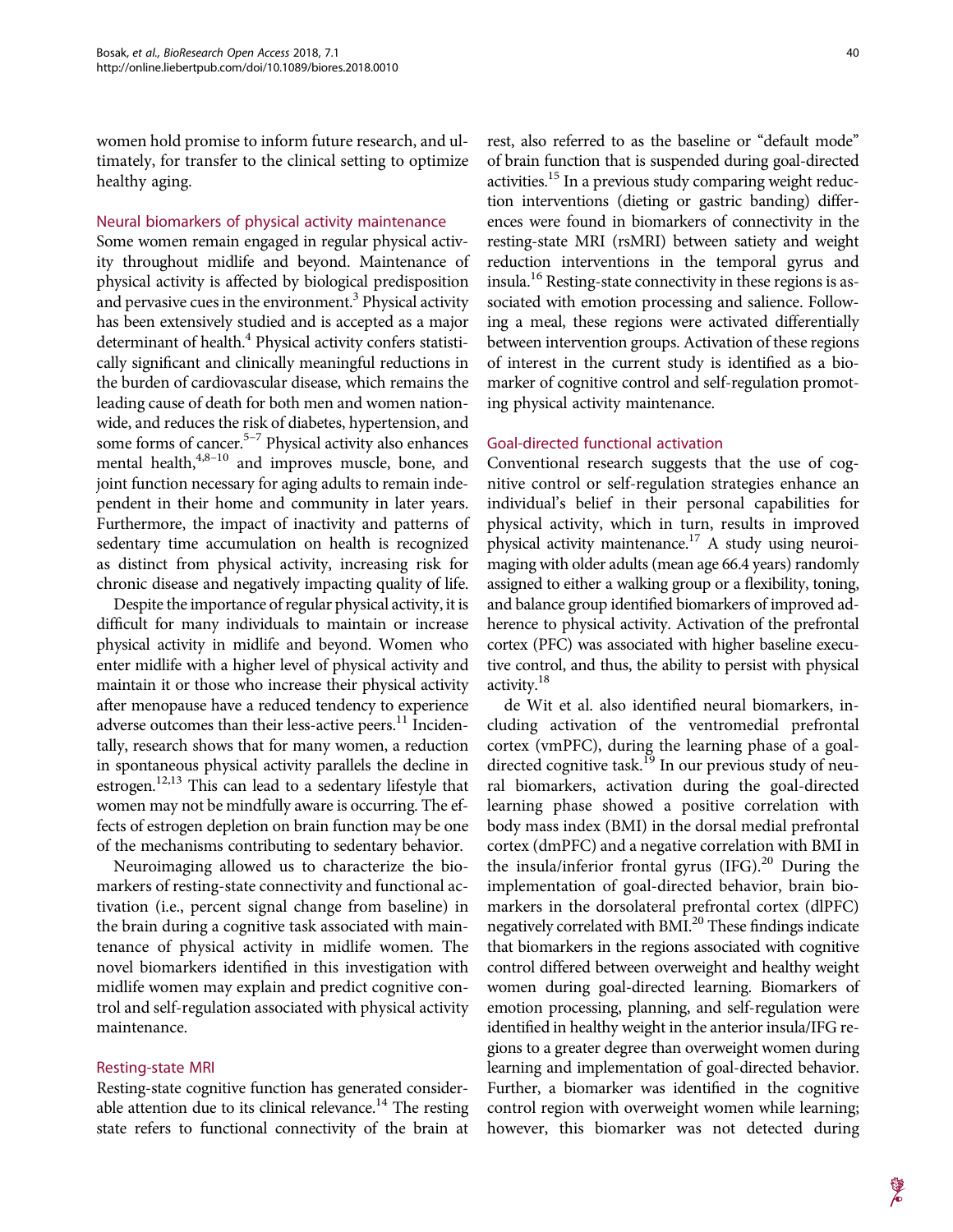implementation, which indicates greater difficulty transforming goals into action (e.g., maintain physical activity).

In weight reduction studies, brain biomarkers were identified in the vmPFC and dlPFC, while participants made decisions about food correlated with weight loss.<sup>21,22</sup> Furthermore, a preliminary study focusing on food motivation identified differential functional MRI (fMRI) biomarkers in the vmPFC in healthy weight, compared with obese participants.<sup>23</sup> Overall, these findings demonstrate that the PFC is a region involved in cognitive control and self-regulation and processing goal-directed stimuli related to health behaviors. It is posited that activations or biomarkers in these areas of the PFC are associated with goal-directed behavior, and will show strong connectivity in the context of maintenance of physical activity.

#### Study aims

The aims of this preliminary study were to investigate: (1) brain biomarkers in the resting state of the left dlPFC in midlife women maintaining physical activity, compared to a previously acquired age-matched inactive control group. $24$  We hypothesized that in the resting state, whole brain differences would be identified in physically active midlife women, compared to inactive controls; and (2) functional brain biomarkers during goal-directed task learning and implementation phases between the physical activity maintenance group, and a previously acquired age-matched inactive control group.<sup>20</sup> Based on our previous research, we hypothesized that biomarkers during the functional task would be identified in regions of the PFC (dmPFC, dlPFC, and insula) associated with self-regulation and goal-directed behavior in physically active women, compared with inactive controls.

#### Materials and Methods

Approval for this study was obtained from the Human Subjects Committee at the University where this study was conducted. Participants included nondiabetic, healthy weight to overweight (BMI 19-29.9 kg/m<sup>2</sup>) women  $(n=12)$ , aged 40–64 years. In addition, participants recruited were required to be exercising at moderate (or greater) intensity for 30 min or more on most days of the week for at least the past 6 months, based on the current national physical activity guidelines.<sup>25,26</sup> We used participant's data from those enrolled in our previous fMRI study<sup>20</sup> and baseline rsMRI data from a subset of inactive (<500 kcal of physical activity per week)

women aged 40–55 who were enrolled in a 9-month exercise intervention<sup>24</sup> conducted in our imaging center.

We sent out broadcast email messages to university faculty and staff on campus. Based on our previous successful recruitment of adult participants using this method, we were able to accrue the targeted number for this pilot study over  $\sim$ 3 months. All participants underwent rsMRI and fMRI scan at the one-time visit. Two participants were excluded from fMRI data analysis due to low accuracy (<50% correct) on the cognitive task conducted in the scanner. Participants were required to be able to read and speak English, as the cognitive task was only available in English. Potential participants were excluded if they reported any contraindications to MRI scanning (e.g., permanently implanted metals not approved for 3 T MRI, history of myocardial revascularization, percutaneous coronary intervention, coronary artery bypass grafting, or other major surgery, indicating the potential for implanted metal). Participants were excluded if they were taking psychotropic medication (e.g., antidepressants, stimulants) or thyroid medication due to potential effects on brain activations. Participants taking beta blockers were also excluded due to potential for alterations in cerebral blood flow.

This study was limited to females due to the differences between the sexes in metabolic regulation and associated conditions of midlife. Cardiovascular disease morbidity and mortality continues to increase in females, with a marked increase in midlife following menopause.<sup>27,28</sup> Although not assessed in this study, a decline in spontaneous physical activity was found to parallel the estrogen depletion in midlife women with little conscious awareness that this is occurring. $13$  This indicates neurohormonal changes and the need for neuro biomarker identification to overcome these adverse effects and to promote positive health behaviors.

Scanning was conducted at the free-standing easily accessible research-dedicated facility on our university campus. The visit included a resting-state scan (with eyes open), and a functional scan using the goaldirected cognitive task in the scanner. Two potential participants did not qualify for the study, due to previous surgery and the potential for implanted metal.

The cognitive task used in the scanner was based on the work of de Wit et al.<sup>19</sup> and used in the principal investigators' previous study (for a full description of this task see Bosak and Martin<sup>20</sup>). This procedure tests goaldirected cognitive processes during a learning phase and an implementation phase. Brain responses were investigated in the first phase, while participants learned a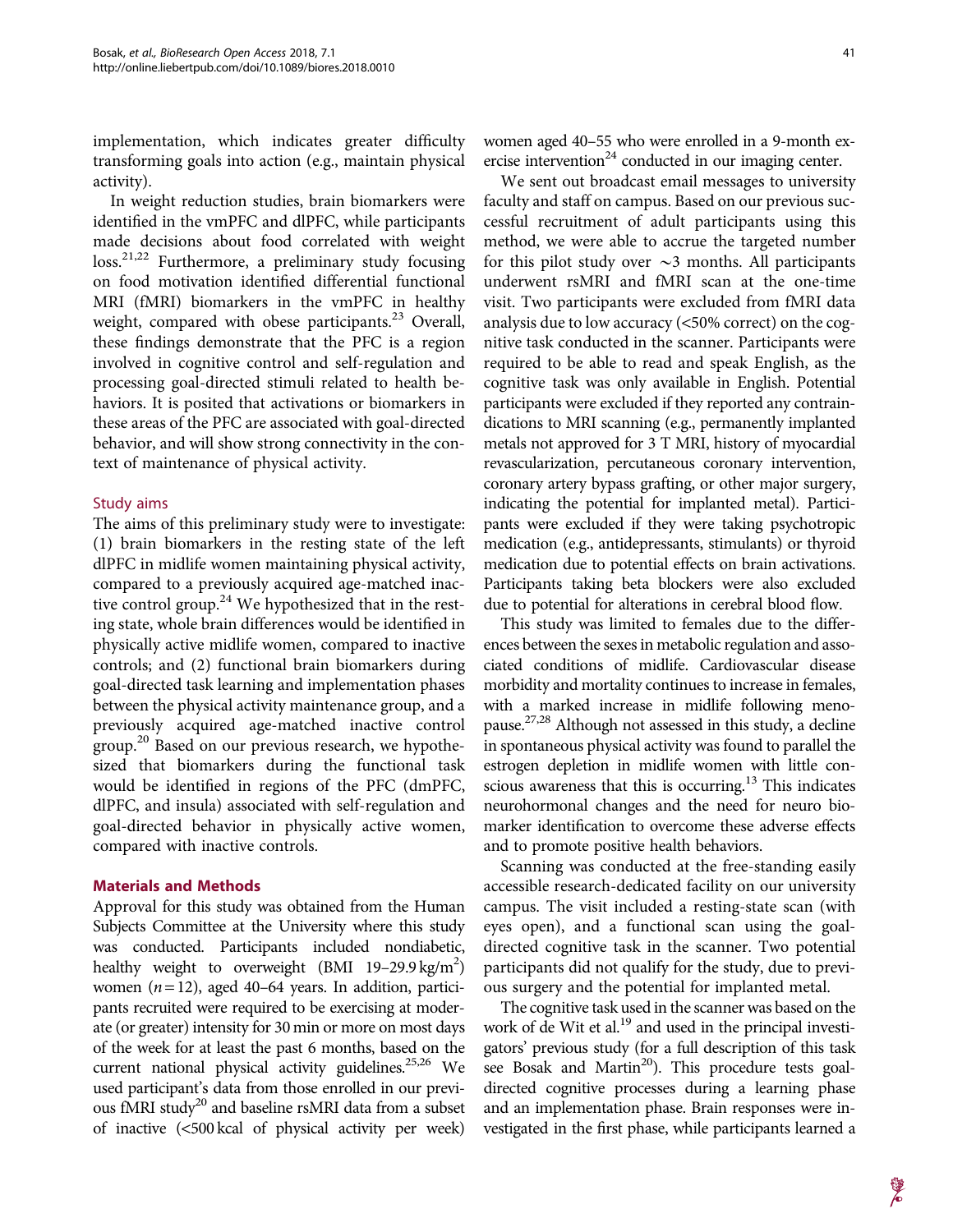goal-directed task, and in the second phase, while they implemented what they learned. As described in our previous study, the task was modified slightly for the midlife adult age group to allow additional learning time by increasing the number of learning sequences. Participants received a demonstration of the task before going into the scanner and were instructed to respond to an object (commonly recognized fruits) on a screen by pressing a left or right response key associated with that object. Correct responses led to the outcome-associated object and points were added to the participant's overall score. Participants were not told which key was the correct response, rather they learned as the task proceeded. The quicker a correct response was made, the more points were received. Participants were instructed to earn as many points as possible during the task. A questionnaire was given at the end of the scan to test if the correct associations were learned. Participants completed self-report surveys and the fMRI scan at the Hoglund Brain Imaging Center in a session lasting  $\sim$ 2 h. This general task of goaldirected behavior can be translated to a variety of contexts and health conditions to investigate health behavior.

#### **Demographics**

The demographic characteristics of the midlife women who maintain physical activity and the inactive control group demographics acquired from two previous studies are shown in Table 1.

#### Data acquisition

Scanning was performed on a 3 T (indicates magnet strength) Siemens Skyra scanner using standard scanning parameters. T1 weighted three-dimensional magnetization prepared rapid acquisition gradient echo images were obtained (repetition time/echo time  $[TR/TE] = 23/2$  msec, flip angle = 9°, field of view = 256 mm, matrix =  $256 \times 176$ , slice thickness = 1.2 mm). These images provided slice localization for functional scans,

Table 1. Demographic Characteristics by Sample

Talairach (brain coordinates map) transformation, and coregistration with fMRI data. Resting-state data were acquired while participants were instructed to keep their eyes open and focused on a fixation mark at the center of the screen. Resting-state scanning parameters included gradient echo blood oxygen level-dependent (BOLD) sequences of 43 contiguous slices at a  $40^{\circ}$ angle to the anterior commissure/posterior commissure  $(AC/PC)$  line  $(TR/TE = 2500/25$  msec, flip angle = 90°, matrix =  $80 \times 90$ , slice thickness = 3 mm, in plane resolution = 2.9 mm, for 144 data points). Task-based fMRI data were acquired while participants completed the goal-directed learning and implementation tasks. fMRI scanning parameters included six functional gradient echo BOLD sequences of 50 contiguous slices at a 40° angle to the AC/PC line  $(TR/TE = 3000/25$  msec, flip angle =  $90^{\circ}$ , matrix =  $80 \times 80$  slice thickness =  $3$  mm, in plane resolution = 2.9 mm, for 80 data points). All restingstate and task-based fMRI scans were acquired at a 40° angle to the AC-PC line to optimize vmPFC signal by minimizing susceptibility artifact and all participants were positioned in the scanner so that the angle of the AC–PC plane was between  $17^{\circ}$  and  $22^{\circ}$ <sup>20,24</sup> These are considered to be standard fMRI parameters.

#### Task data analysis

Data processing and statistical analyses were performed using Analysis of Functional NeuroImages (AFNI; Medical College of Wisconsin). Preprocessing steps for fMRI included alignment, spatial smoothing and normalization, and motion correction. The fMRI images were aligned to the third slice in each run to correct for motion, and time points during which participants moved more than 0.3 mm within a temporal resolution (TR= 3000 msec) were censored. The images were spatially smoothed with a 4-mm full width at half maximum (FWHM) Gaussian blur. Anatomic images were aligned to functional images. Participants' anatomical images

| Group                                     | Age<br>M (range) | Race<br>n(%)                                     | <b>Ethnicity</b><br>n(%)                                    | BMI, $kg/m2$ (range) |
|-------------------------------------------|------------------|--------------------------------------------------|-------------------------------------------------------------|----------------------|
| Physical activity<br>maintenance $(N=12)$ | 52 (44-64)       | Caucasian 12 (100)                               | Not Hispanic 7 (58.3)<br>Other 4 (33.3)<br>Missing $1(8.4)$ | 26.5                 |
| Sedentary control (rsMRI)<br>$(N=12)$     | 46 (42-50)       | Caucasian 12 (100)                               | Not Hispanic 11 (91.6)<br>Other unknown 1 (8.4)             | 30.22 (23-40.6)      |
| Sedentary control (fMRI)<br>$(N=19)$      | $51.3(47-55)$    | Caucasian 17 (89.5)<br>African American 2 (10.5) | Not Hispanic 19 (100)                                       | 25.7 (20-37.1)       |

BMI, body mass index; fMRI, functional magnetic resonance imaging; rsMRI, resting-state MRI.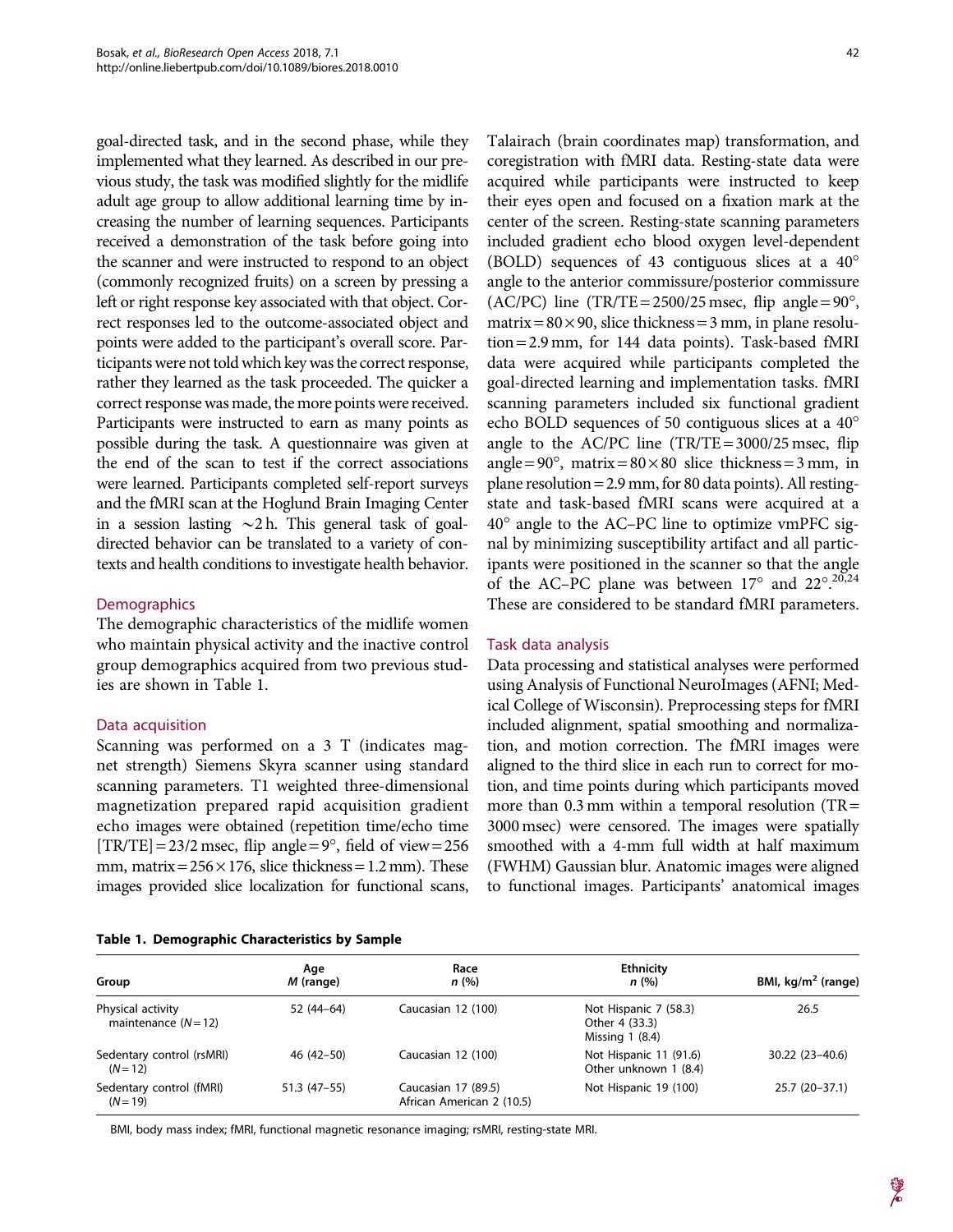were normalized to Talairach stereotaxic space using AFNI's automated algorithm, and this transformation was applied to the participants' functional scans. The primary data analysis focused on whole-brain voxelwise t-test to determine brain biomarker differences between women who maintain physical activity and inactive women during goal-directed learning (first three fMRI runs) and implementation of goal-directed behavior (last three fMRI runs) by comparing congruent and control conditions to the incongruent conditions. Previous research using this paradigm identified different areas of the brain involved in resolving tasks associated with congruent, control, and incongruent conditions.<sup>19</sup>

#### Resting state data analysis

Data preprocessing (cleaning) and statistical analysis were conducted using AFNI.<sup>29</sup> Preprocessing analysis scripts were built using afni\_restproc.py.<sup>30</sup> Preprocessing included removing the first four volumes, removing any transient signal, slice time correction, and coregistered all functional data to the first volume. Nuisance variables were measured (i.e., six motion parameters [three translations, three rotations], average ventricle signal, and average local white matter signal [15 mm spherical neighborhood, 3dLocalstat]) and removed from the signal time course using multiple regression. The residual time course images were then smoothed with a 6 mm FWHM Gaussian kernel, resampled to a  $2 \text{ mm} \times 2 \text{ mm} \times 2 \text{ mm}$  grid, and spatially normalized to Talairach stereotaxic space. $31$  In addition to controlling for six motion parameters, further motion correction procedures (i.e., scrubbing) were used to reduce possibility type I error related to motion. $32,33$  Time points with greater than 0.3 mm motion were censored.

#### Seed region selection and identification

Bilateral dorsolateral prefrontal seed region was chosen to examine connectivity between brain regions associated with goal-directed behavior and the rest of the brain. Specifically, a left dlPFC seed region with 5 mm radii (Talairach  $x, y, z = -23, 56, 15$ ) and the mirrored right dlPFC  $(x, y, z=23, 56, 15)$  were chosen based on analysis of the functional activation data from our previous study (Fig. 1). $^{20}$ 

#### Functional connectivity analyses

At the subject-level, the bilateral seed time series were constructed separately by calculating the average time series over the voxels within each of the seed regions. Multiple regression analysis was used to produce a cor-

relation map for each seed of the correlations (r-values) between the seed time series and each voxel in the brain. Correlation values (r-values) were then transformed to z-scores. An independent samples t-test was used to identify voxels exhibiting group differences in spontaneous BOLD fluctuations correlated with each seed region.

#### Correction for multiple comparisons

To correct for multiple comparisons, the spatial autocorrelation function option was used in AFNI's 3dFWHMx to estimate intrinsic smoothness and 3dClustSim to estimate probability of false positives. Cluster size corrections for multiple comparisons were achieved with voxel-wise  $p < 0.001$  and a minimum cluster size of  $235 \text{ mm}^3$  (15 voxels  $[2.5 \times 2.5 \times 2.5]$ ) for the wholebrain task and 560 mm<sup>3</sup> (70 voxels  $[2 \times 2 \times 2]$ ) for rsMRI. In addition, activations within a priori regions, which were found in our previous study, are reported with an uncorrected voxel-wise  $p < 0.001$ .

#### **Results**

#### rsMRI results

No significant whole-brain differences were found between groups comparing connectivity between the right or left dlPFC and the rest of the brain. However,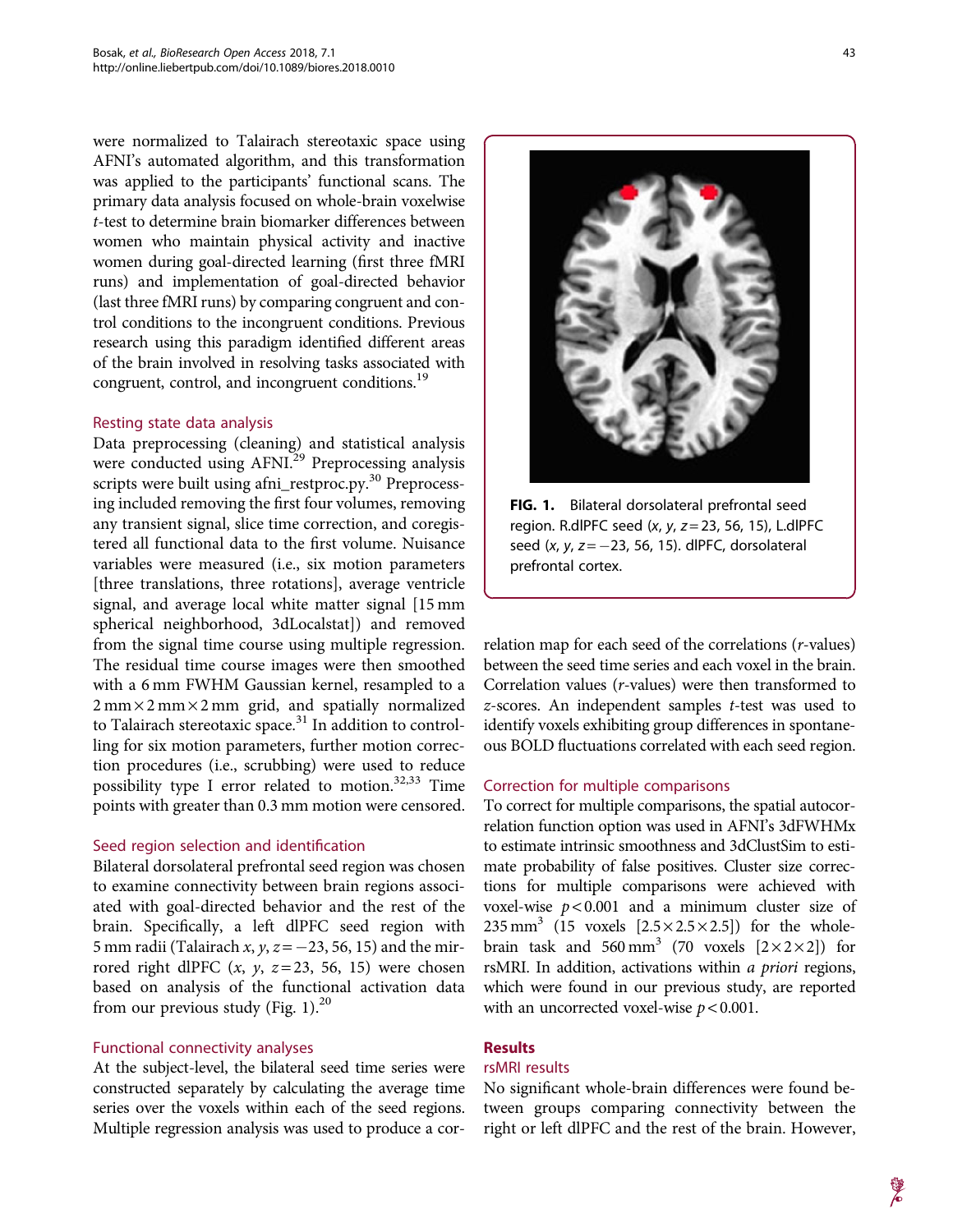

FIG. 2. Connectivity between the left dlPFC and inferior frontal gyrus (x, y,  $z = -39$ , 15,  $-12$ ;  $104 \text{ mm}^3$ ).

a trend suggested greater connectivity between the left dlPFC and IFG  $(x, y, z = -39, 15, -12, 104 \text{ mm}^3)$  in the physical activity group compared with the inactive control group (Fig. 2).

#### fMRI results

Goal-directed learning. A trend was found in the right IFG  $(x, y, z = 34, 21, -6, 62 \text{ mm}^3)$  demonstrating a potential biomarker with greater differentiation between conditions for physical activity but not inactive participants. In this small sample, these differences did not reach significance when correcting for multiple comparisons (Fig. 3).



FIG. 3. Potential biomarker in right inferior frontal gyrus (x, y, z = 34, 21,  $-6$ ; 62 mm<sup>3</sup>).

Goal implementation. During the implementation phase of the cognitive task, no biomarkers were identified, as no significant differences or trends were found between the physical activity maintenance group and inactive participants.

Behavioral results: goal-directed learning phase and implementation phase. No significant differences were found in accuracy on the task between midlife women maintaining physical activity and inactive agematched controls. In the goal-directed learning phase, no significant differences in accuracy were found between groups (inactive: mean = 80%, standard deviation  $[SD] = 10\%$ ; physical activity: mean = 81%,  $SD = 12\%$ ). In the goal implementation phase, the physical activity group showed a trend toward higher accuracy than the inactive group  $[t(27) = 15.33, p = 0.06;$  inactive: mean =  $61\%$ , SD =  $8\%$ ; physical activity: mean =  $66\%$ ,  $SD = 3\%$ ].

#### **Discussion**

Physical activity in midlife has considerable benefit for preventing or delaying chronic health conditions and promoting independence in later years. Despite these benefits, it is difficult for many adults to maintain physical activity as recommended and levels decline throughout midlife. Neuroimaging methods allowed investigation of novel neural biomarkers of physical activity and inactive behavior. This cross-sectional study compared resting-state and functional goal-directed brain responses in midlife women who were maintaining physical activity in midlife, compared with previously acquired age-matched inactive controls. This research identified potential biomarkers of physical activity maintenance.

Differences were seen in resting-state connectivity between goal-directed areas of the PFC, specifically the dlPFC, associated with implementing goal-directed behavior<sup>34</sup> identified in our previous study and the IFG, related to emotion processing and salience.<sup>35</sup> In our small sample, the trend toward higher accuracy in the physical activity maintenance group neared significance  $[t(27) =$ 15.33,  $p = 0.06$ ]. This indicates that differential activation of the IFG and greater connectivity with the dlPFC between physically active women and inactive women may be a biomarker of physical activity maintenance.

Participants were recruited by broadcast email and responded to the invitation based on their self-reported adherence to the criteria in accordance with the current national physical activity guidelines for adults,<sup>26</sup> which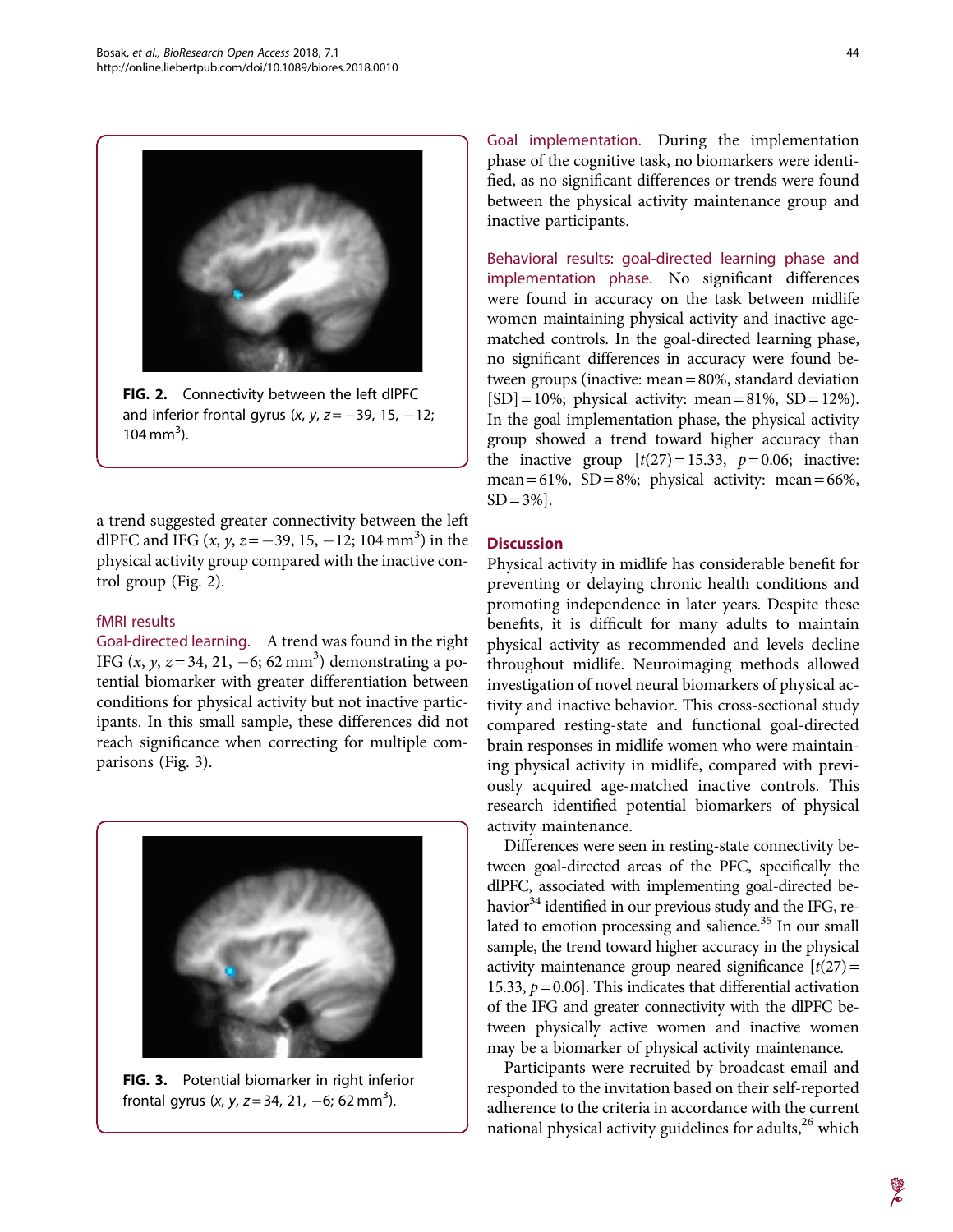we acknowledge can be considered a limitation. We used the data from a group of inactive controls from previous research studies to conserve resources. Another limiting factor of this study was the inability to analyze age as a covariate in the fMRI and rsfMRI analyses due to the small sample size. In addition, we acknowledge that groups were not matched on menopausal status, estradiol level, mental health status, or mood. Variables that impact physical activity and neuroimaging are important to consider for inclusion in a future larger study.

In this cross-sectional investigation with a small sample of midlife women, the results suggest that neural biomarkers of physical activity maintenance involve activations in the brain region associated with areas involved in implementing goal-directed behavior. Specifically, activation of the IFG and connectivity with the dlPFC are identified as neural biomarkers to explain and predict long-term physical activity maintenance. Future studies should evaluate these biomarker links with relevant clinical correlations.

This research provides the basis for further investigation of the neural biomarkers of physical activity maintenance and inactive behavior in midlife women. Neural biomarkers are part of an expanding science that in combination with conventional biomarkers may be useful for translation to the clinic setting to prevent or delay chronic conditions and promote healthy aging. Ultimately, this research will inform future clinical interventions to motivate and support health behavior change and improve outcomes for those individuals who will benefit most from intensive physical activity intervention.

#### Acknowledgments

This study was funded by the MacArthur Interprofessional Research Collaboration Award, University of Kansas Medical Center of first author, Dr. K.B. Control group data of a funded study of Dr. C.R.S. (NIH DK085605) was used in this study. The Hoglund Brain Imaging Center is supported by a generous gift from Forrest and Sally Hoglund and NIH (P30 HD002528, S10 RR29577, UL1 TR000001, and P30 AG035982).The availability of a research-dedicated neuroimaging facility and the collaboration of our interprofessional team made this important research possible.

#### Author Disclosure Statement

No competing financial interests exist.

#### References

- 1. Cashion AK, Grady PA. The National Institutes of Health/National Institutes of Nursing Research intramural research program and the development of the National Institutes of Health Symptom Science Model. Nurs Outlook. 2015;63:484–487.
- 2. Strimbu K, Tavel JA. What are biomarkers? Curr Opin HIV AIDS. 2010;5: 463–466.
- 3. Forman EM, Butryn ML, Manasse SM, et al. Acceptance-based versus standard behavioral treatment for obesity: results from the mind your health randomized controlled trial. Obesity (Silver Spring). 2016;24: 2050–2056.
- 4. Nelson ME, Rejeski WJ, Blair SN, et al. Physical activity and public health in older adults: recommendation from the American College of Sports Medicine and the American Heart Association. Circulation. 2007;116: 1094–1105.
- 5. Lewis S, Hennekens CH. Regular physical activity: forgotten benefits. Am J Med. 2016;129:137–138.
- 6. Pate RR, Pratt M, Blair SN, et al. Physical activity and public health. A recommendation from the Centers for Disease Control and Prevention and the American College of Sports Medicine. JAMA. 1995;273:402– 407.
- 7. Thompson PD. Exercise and physical activity in the prevention and treatment of atherosclerotic cardiovascular disease. Arterioscler Thromb Vasc Biol. 2003;23:1319–1321.
- 8. World Health Organization. Physical Activity and Older Adults. Health Topics. 2015. Available at: www.who.int/dietphysicalactivity/factsheet\_olderadults/ en (Accessed August 25, 2016).
- 9. Paffenbarger RS, Jr., Hyde RT, Wing AL, et al. Physical activity, all-cause mortality, and longevity of college alumni. N Engl J Med. 1986;314: 605–613.
- 10. Moore SC, Patel AV, Matthews CE, et al. Leisure time physical activity of moderate to vigorous intensity and mortality: a large pooled cohort analysis. PLoS Med. 2012;9:e1001335.
- 11. Sternfeld B, Wang H, Quesenberry CP, Jr., et al. Physical activity and changes in weight and waist circumference in midlife women: findings from the study of women's health across the nation. Am J Epidemiol. 2004;160:912–922.
- 12. Melanson EL, Gavin KM, Shea KL, et al. Regulation of energy expenditure by estradiol in premenopausal women. J Appl Physiol (1985). 2015;119: 975–981.
- 13. Van Pelt RE, Gavin KM, Kohrt WM. Regulation of body composition and bioenergetics by estrogens. Endocrinol Metab Clin North Am. 2015;44: 663–676.
- 14. Spreng RN, DuPre E, Selarka D, et al. Goal-congruent default network activity facilitates cognitive control. J Neurosci. 2014;34:14108– 14114.
- 15. Raichle ME, MacLeod AM, Snyder AZ, et al. A default mode of brain function. Proc Natl Acad Sci U S A. 2001;98:676–682.
- 16. Lepping RJ, Bruce AS, Francisco A, et al. Resting-stat.e brain connectivity after surgical and behavioral weight loss. Obesity (Silver Spring). 2015;23: 1422–1428.
- 17. Bandura A. Self-Efficacy: The Exercise of Control. Freeman: New York, 1997.
- 18. McAuley E, Mullen SP, Szabo AN, et al. Self-regulatory processes and exercise adherence in older adults: executive function and self-efficacy effects. Am J Prev Med. 2011;41:284–290.
- 19. de Wit S, Corlett PR, Aitken MR, et al. Differential engagement of the ventromedial prefrontal cortex by goal-directed and habitual behavior toward food pictures in humans. J Neurosci. 2009;29:11330–11338.
- 20. Bosak K, Martin L. Neuroimaging of goal-directed behavior in midlife women. Nurs Res. 2014;63:388–396.
- 21. Hare TA, Camerer CF, Rangel A. Self-control in decision-making involves modulation of the vmPFC valuation system. Science. 2009;324:646– 648.
- 22. Weygandt M, Mai K, Dommes E, et al. The role of neural impulse control mechanisms for dietary success in obesity. NeuroImage. 2013;83:669-678.
- 23. Martin LE, Holsen LM, Chambers RJ, et al. Neural mechanisms associated with food motivation in obese and healthy weight adults. Obesity (Silver Spring). 2010;18:254–260.